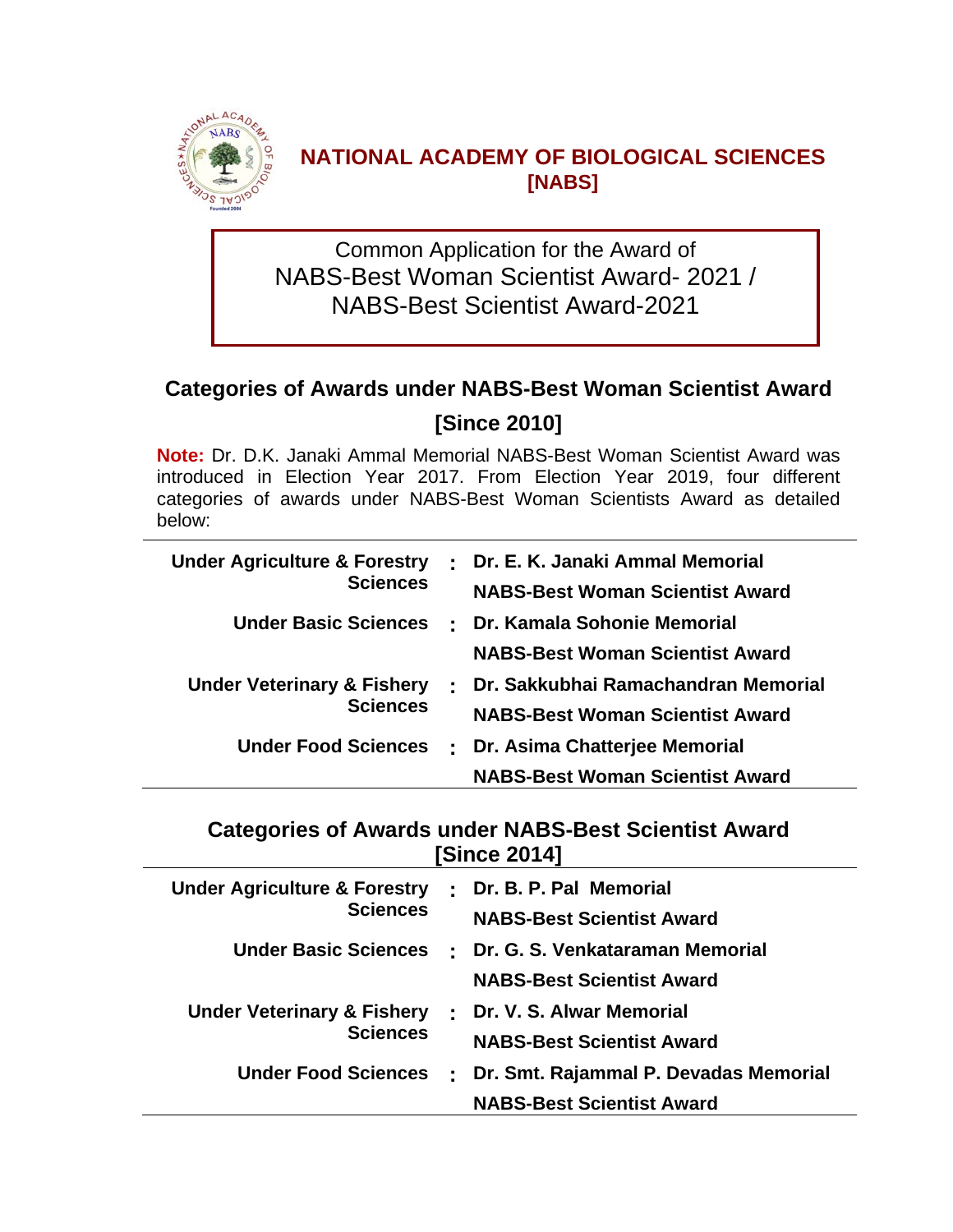## Application for the Award of NABS-Best Woman Scientist Award- 2021 / NABS-Best Scientist Award-2021

#### **Guidelines**

 Please read the guidelines carefully before filling up the nomination cum application form and strictly follow the instructions given. (Guidelines attached as Annexure)

|      | [Please fill the columns]                                                                     |                      |                                         |  |  |  |  |
|------|-----------------------------------------------------------------------------------------------|----------------------|-----------------------------------------|--|--|--|--|
|      | <b>Name of the Award</b><br>(NABS-Best Woman Scientist /<br><b>NABS-Best Scientist Award)</b> |                      |                                         |  |  |  |  |
| i    | Name of applicant                                                                             |                      |                                         |  |  |  |  |
| ii.  | Name of section /Subject under<br>which application submitted                                 | ÷                    | Tick mark against the section / subject |  |  |  |  |
| a    | <b>Under Agriculture &amp; Forestry Sciences</b>                                              |                      |                                         |  |  |  |  |
| b    | <b>Under Basic Sciences</b>                                                                   |                      |                                         |  |  |  |  |
| C    | <b>Under Veterinary &amp; Fishery Sciences</b>                                                |                      |                                         |  |  |  |  |
| d    | <b>Under Food Science</b>                                                                     |                      |                                         |  |  |  |  |
| iii  | Membership No.                                                                                | ÷                    | LM-                                     |  |  |  |  |
| iv   | Date of Admission to NABS as Life<br>member                                                   | ÷                    |                                         |  |  |  |  |
| v    | Date of birth [dd-mm-yyyy]                                                                    | t                    |                                         |  |  |  |  |
| vi   | Age as on 1 <sup>st</sup> December, 2021                                                      | $\ddot{\phantom{a}}$ |                                         |  |  |  |  |
| vii  | Cooling period completed<br>as on 1 <sup>st</sup> December, 2021]                             | t                    | <b>YES</b><br><b>NO</b><br>$\prime$     |  |  |  |  |
| viii | Whether R & PF paid? (Only online<br>transfer                                                 | ÷                    | Rs. 3000/- Yes / No                     |  |  |  |  |
| i.   | Provide evidence of transfer                                                                  | ċ                    |                                         |  |  |  |  |
|      | <b>For official Use only</b>                                                                  |                      |                                         |  |  |  |  |
| i.   | Whether remarks and signature of<br>Proposer enclosed                                         | t                    | YES / NO                                |  |  |  |  |
| ii.  | Date of receipt of the Application                                                            | t,                   |                                         |  |  |  |  |
| iii. | Whether the Member is Eligible for<br>further scrutiny                                        | $\ddot{\phantom{a}}$ | YES / NO                                |  |  |  |  |
| iv.  | Give reasons for rejection                                                                    | ċ                    |                                         |  |  |  |  |
|      |                                                                                               |                      | Eligible / Not eligible                 |  |  |  |  |
|      |                                                                                               |                      |                                         |  |  |  |  |
|      |                                                                                               |                      | <b>Signature of Secretary</b>           |  |  |  |  |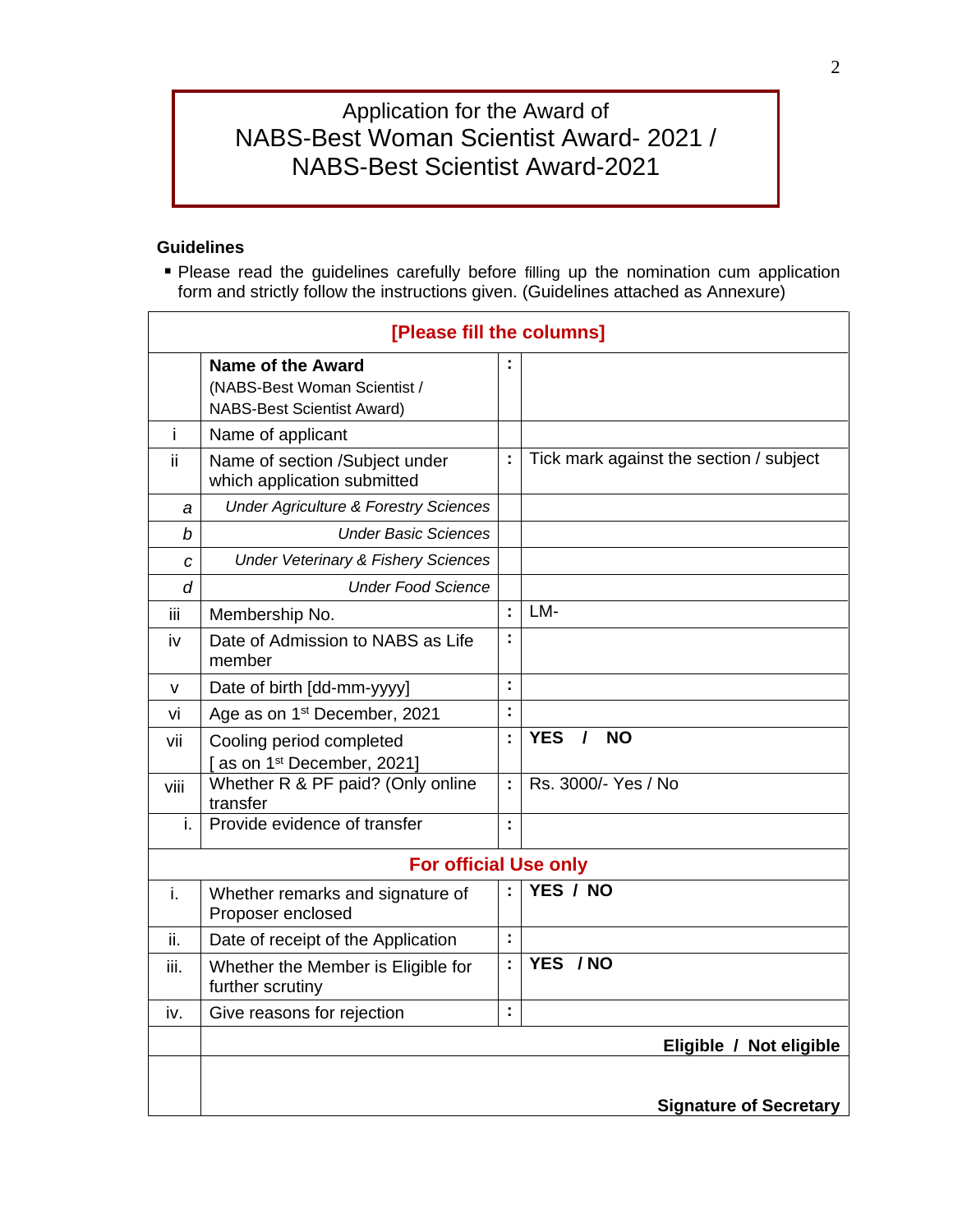# PART - I

# Application Proposal

- **Part- I: Should be filled, signed and sent along with application**
- Without Part-I, application will not be considered for evaluation.

| 1. | Name of the Applicant<br>(in BLOCK LETTERS)                      |                                                                                                                              |
|----|------------------------------------------------------------------|------------------------------------------------------------------------------------------------------------------------------|
| 2. | Name of the section / subject<br>Tick mark the section / subject | <b>Agriculture &amp; Forestry Sciences</b><br><b>Basic Sciences</b><br>Veterinary & Fishery Sciences<br><b>Food Sciences</b> |
| 3. | Specialization                                                   |                                                                                                                              |
| 4. | Membership of NABS<br>(give the membership number)               |                                                                                                                              |
| 5. | a. Name of propeser                                              |                                                                                                                              |
|    | b. Address                                                       |                                                                                                                              |
|    | c. Brief remarks about the<br>applicant's suitability            |                                                                                                                              |
|    |                                                                  |                                                                                                                              |
|    |                                                                  | <b>Signature of Proposer</b>                                                                                                 |
|    |                                                                  | Date:                                                                                                                        |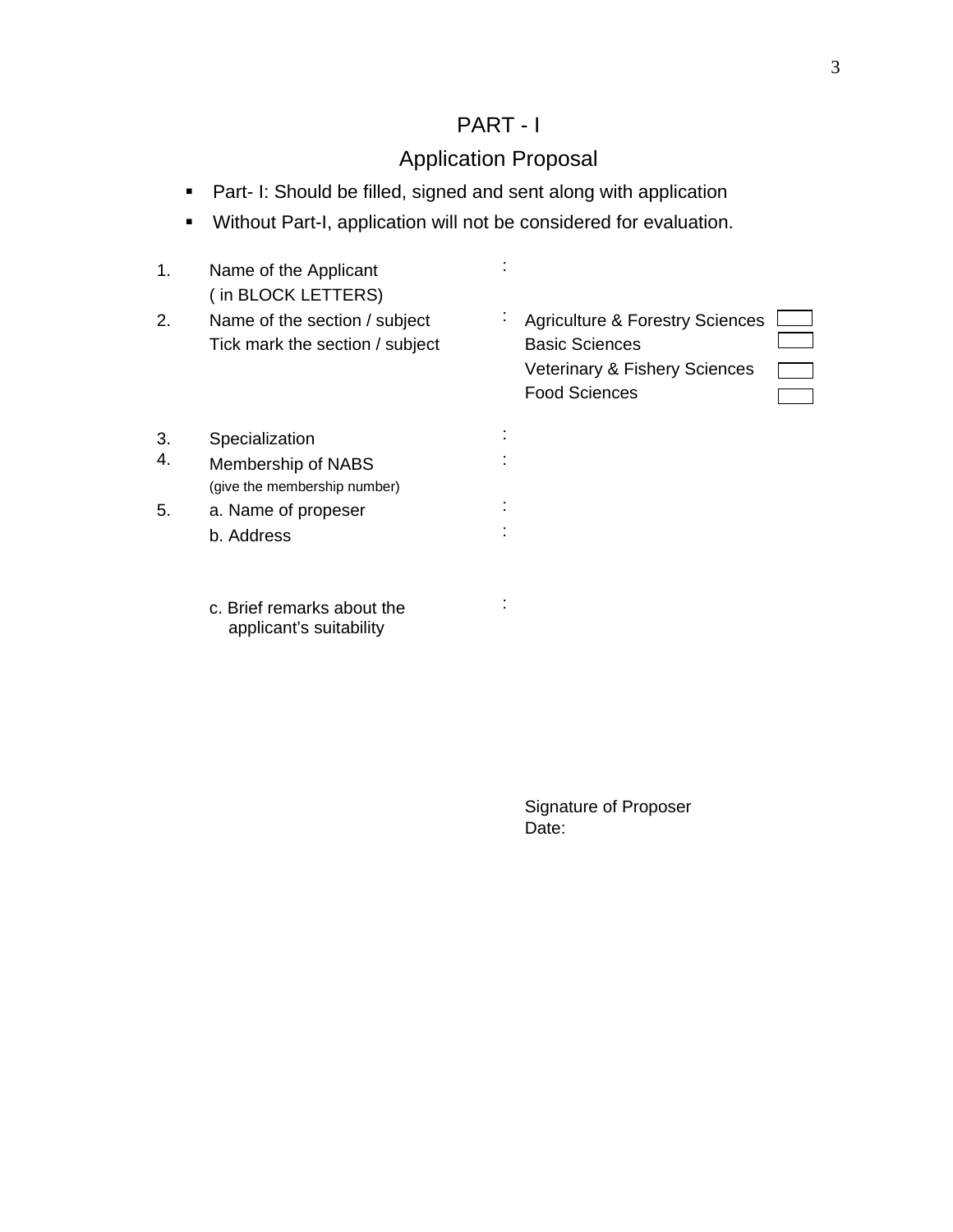

Fix your recent PP size color photograph without your signature

|    | <b>Name of the Award</b>                      |                                            |
|----|-----------------------------------------------|--------------------------------------------|
|    | (NABS-Best Woman Scientist /                  |                                            |
|    | <b>NABS-Best Scientist Award)</b>             |                                            |
| 1. | <b>Name of applicant</b>                      |                                            |
|    | (in BLOCK LETTERS)                            |                                            |
| 2. | Name of Father / Husband                      |                                            |
| 3. | Date of birth                                 |                                            |
|    | (DD-MM-YYYY)                                  |                                            |
| 4. | Age                                           |                                            |
|    | (Completed years as on<br>1st December, 2021) |                                            |
| 5. | <b>Name of Section / Subject</b>              | <b>Agriculture &amp; Forestry Sciences</b> |
|    | Tick Mark the section /subject                | <b>Basic Sciences</b>                      |
|    |                                               | Veterinary & Fishery Sciences              |
|    |                                               | <b>Food Sciences</b>                       |
| 6. | <b>Field of specialization</b>                |                                            |
|    | <b>Present position</b>                       |                                            |
|    | <b>Address (Official)</b>                     |                                            |
|    |                                               |                                            |
|    | Phone with STD code                           |                                            |
|    | Mobile No.                                    |                                            |
|    | E-mail                                        |                                            |
| 7. | <b>Address (Residence)</b>                    |                                            |
|    |                                               |                                            |
|    | Phone with STD code                           |                                            |
|    | Mobile No.                                    |                                            |
|    | E-mail                                        |                                            |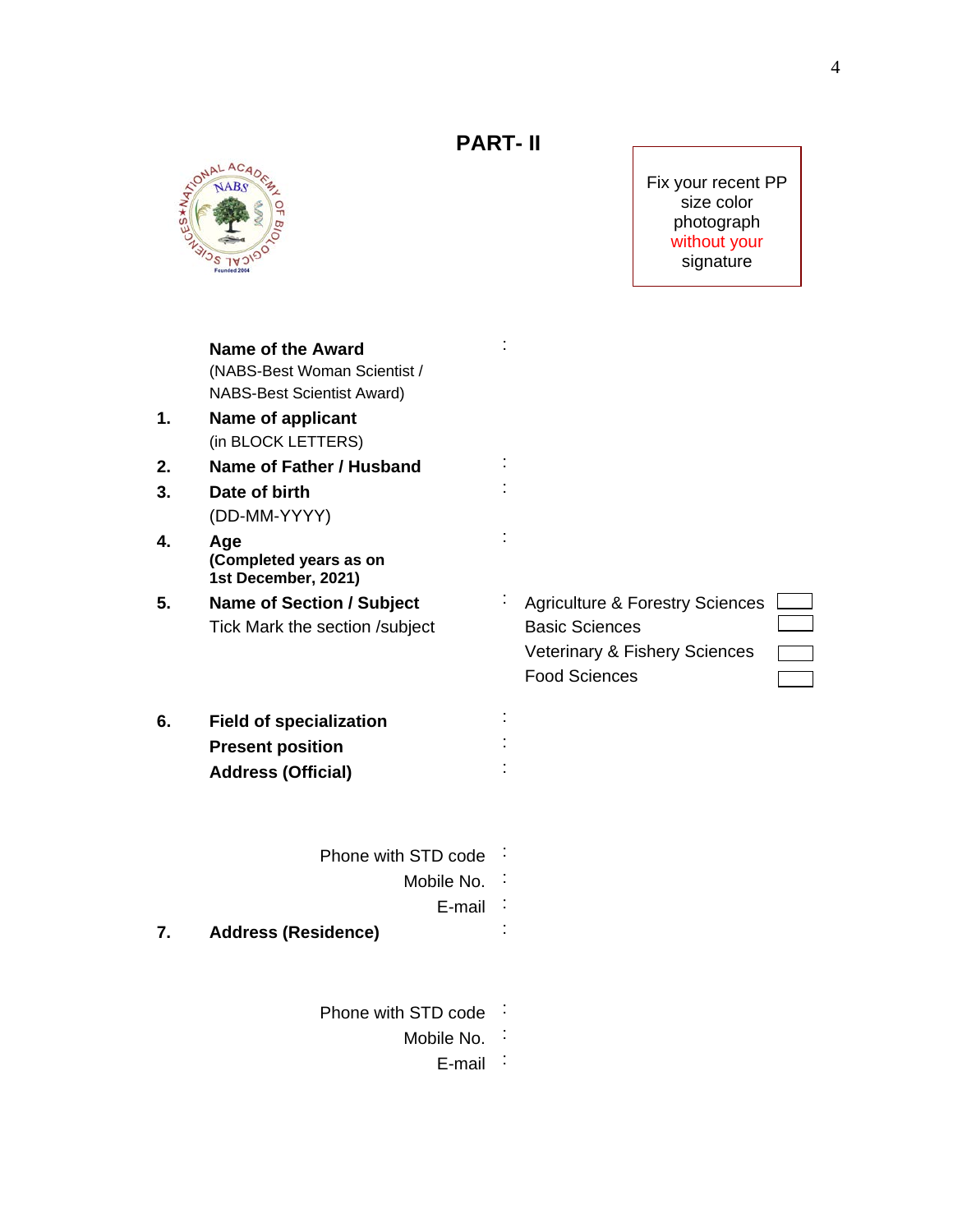| ----- |  |  |
|-------|--|--|
| אווני |  |  |
|       |  |  |
|       |  |  |

| Degree | <b>University / Institution</b> | Year | <b>Distinction</b> |
|--------|---------------------------------|------|--------------------|
|        |                                 |      |                    |
|        |                                 |      |                    |
|        |                                 |      |                    |
|        |                                 |      |                    |

| 10 |     | Academic career and positions occupied |                             |             |  |  |  |  |  |  |
|----|-----|----------------------------------------|-----------------------------|-------------|--|--|--|--|--|--|
|    | No. | <b>Designation /Position</b>           | Period /<br><b>Duration</b> | Institution |  |  |  |  |  |  |
|    |     |                                        |                             |             |  |  |  |  |  |  |
|    |     |                                        |                             |             |  |  |  |  |  |  |
|    |     |                                        |                             |             |  |  |  |  |  |  |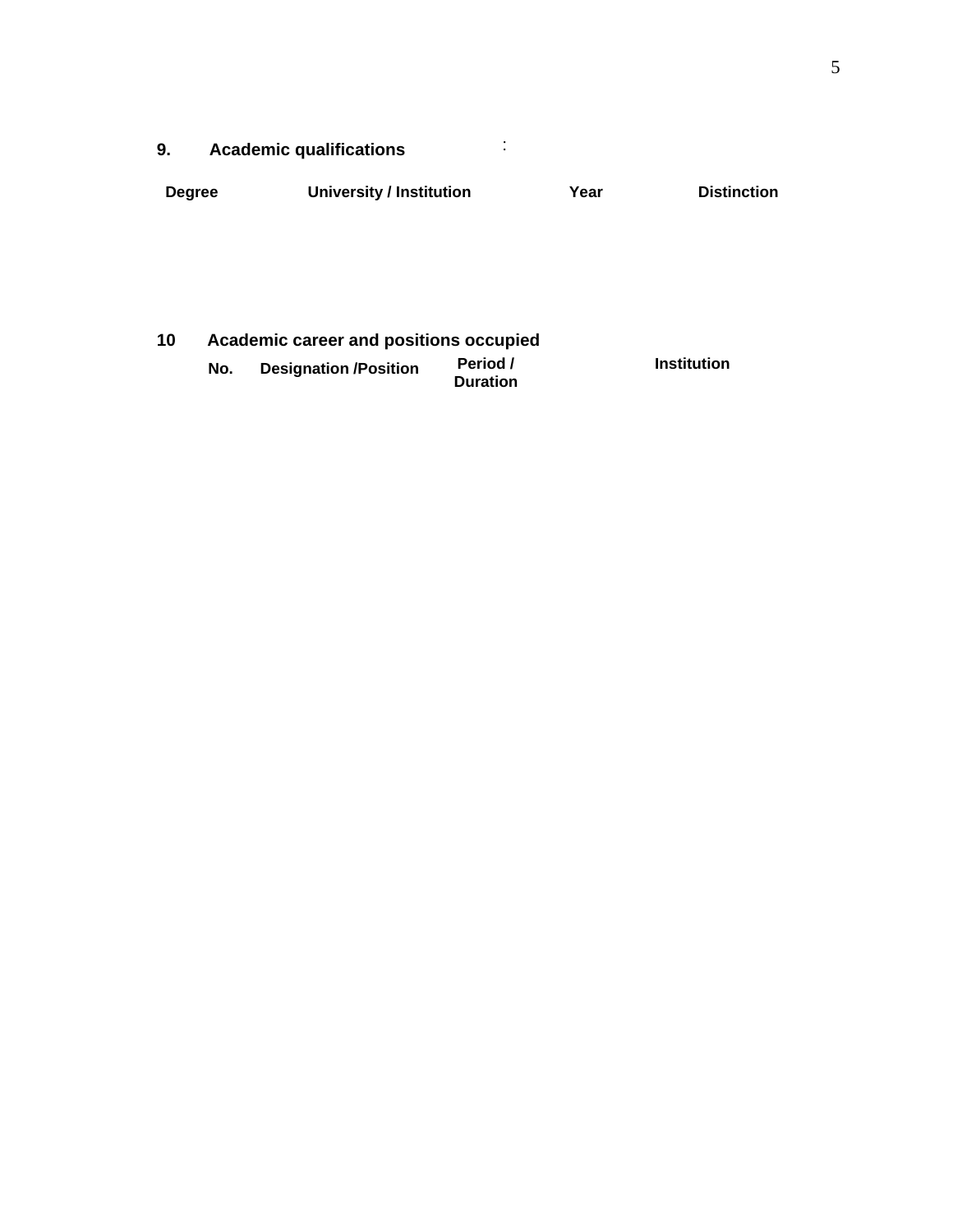# **PART- III**

# **[Accomplishments]**

Kindly read the guidelines before filling these columns

|  | <b>Research Accomplishments</b>         |  |
|--|-----------------------------------------|--|
|  | List only 20 publications of repute     |  |
|  | <b>PROVIDE PAGE NUMBER OF EVIDENCE:</b> |  |

| ∶ SI.<br>: No. | Publications (Authors' names, title, journal,<br>volume, page nos., year of publication) | <b>NAAS</b><br>rating | $\pm$ SNIP/IF<br><b>SCOPUS</b> | <b>SNIP/IF</b><br>by ISI |
|----------------|------------------------------------------------------------------------------------------|-----------------------|--------------------------------|--------------------------|
|                |                                                                                          |                       |                                |                          |
|                |                                                                                          |                       |                                |                          |
|                |                                                                                          |                       |                                |                          |
|                |                                                                                          |                       |                                |                          |

| в   | <b>Educational accomplishments</b>                                                                                                    |           |                        |                               |                                             |  |  |
|-----|---------------------------------------------------------------------------------------------------------------------------------------|-----------|------------------------|-------------------------------|---------------------------------------------|--|--|
|     | Number of Books published (SOLE AUTHOR / multiple AUTHORS)<br><b>List only THREE books</b><br><b>PROVIDE PAGE NUMBER OF EVIDENCE:</b> |           |                        |                               |                                             |  |  |
| No. | Title of book                                                                                                                         | Author(s) | No. of<br><b>Pages</b> | Year of<br><b>Publication</b> | <b>ISBN Number</b><br>& Publisher's<br>name |  |  |
|     |                                                                                                                                       |           |                        |                               |                                             |  |  |

| 2. Number of Books published (Edited books)<br><b>List only TWO books</b><br><b>PROVIDE PAGE NUMBER OF EVIDENCE:</b> |               |            |                 |                               |                                             |  |  |  |
|----------------------------------------------------------------------------------------------------------------------|---------------|------------|-----------------|-------------------------------|---------------------------------------------|--|--|--|
| No.                                                                                                                  | Title of book | Author (s) | No. of<br>Pages | Year of<br><b>Publication</b> | <b>ISBN Number</b><br>& Publisher's<br>name |  |  |  |
|                                                                                                                      |               |            |                 |                               |                                             |  |  |  |

| 3.  | <b>Number of Book Chapter published</b><br>List only FOUR book chapters<br><b>PROVIDE PAGE NUMBER OF EVIDENCE:</b><br>٠ |            |                 |                                                                         |                                             |
|-----|-------------------------------------------------------------------------------------------------------------------------|------------|-----------------|-------------------------------------------------------------------------|---------------------------------------------|
| No. | Title of the chapter                                                                                                    | Author (s) | No. of<br>Pages | Year of<br><b>Publication /</b><br><b>Name of Edited</b><br><b>Book</b> | <b>ISBN Number</b><br>& Publisher's<br>name |
|     |                                                                                                                         |            |                 |                                                                         |                                             |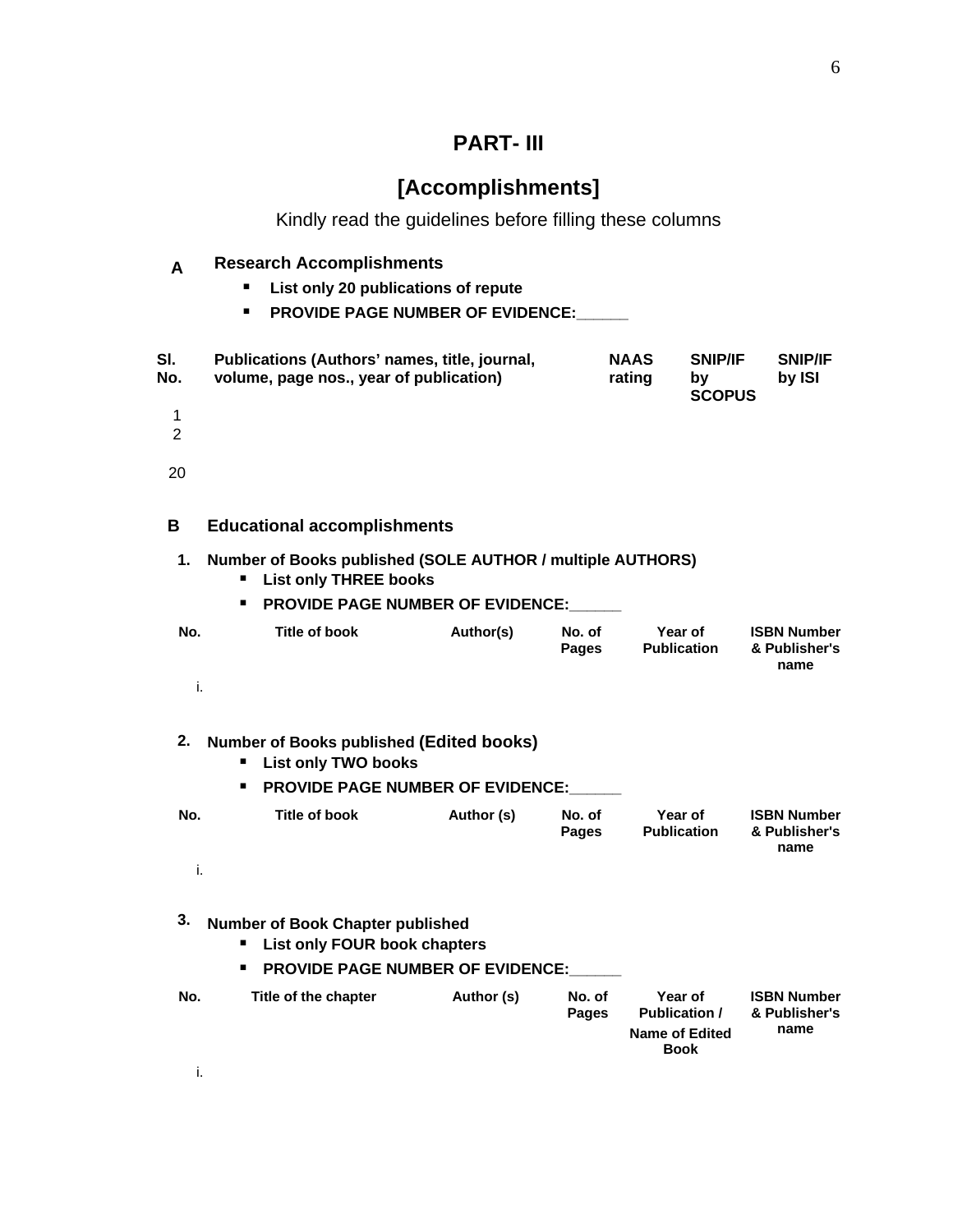### **4. Number of Students Guided [Ph.D. only]**

- **List only SIX latest theses**
- **PROVIDE PAGE NUMBER OF EVIDENCE:**

| No | <b>Title of Thesis</b> | <b>Name of University</b> | Year of submission /<br>degree awarded |
|----|------------------------|---------------------------|----------------------------------------|
|    |                        |                           |                                        |

# **C. Externally funded schemes completed PROVIDE PAGE NUMBER OF EVIDENCE:\_\_\_\_\_\_**

| No. | Title of project | <b>Funding agency</b> | <b>Duration</b><br>Of project | Amount of<br><b>Funding</b><br>(Rs. in lakhs) |
|-----|------------------|-----------------------|-------------------------------|-----------------------------------------------|
|     |                  |                       |                               |                                               |

| D. | obtained                            | Crop varieties / breeds- released; products / technologies developed /patents<br><b>PROVIDE PAGE NUMBER OF EVIDENCE:</b> |                    |                                                                                                     |                                      |  |
|----|-------------------------------------|--------------------------------------------------------------------------------------------------------------------------|--------------------|-----------------------------------------------------------------------------------------------------|--------------------------------------|--|
|    |                                     | 1. Number of crop varieties / breeds released; Products / technologies developed<br><b>List only TEN</b>                 |                    |                                                                                                     |                                      |  |
|    | No. i                               | Name of Crop Variety /<br>Breed: / Products /<br><b>Technologies developed</b>                                           | Year of<br>release | <b>Significance</b><br>(Yield, quality,<br>resistance to<br>stresses; area<br>covered <i>etc</i> .) | Author(s)<br>responsible for release |  |
|    | 1a.   Crop Variety / Breed released |                                                                                                                          |                    |                                                                                                     |                                      |  |
|    |                                     |                                                                                                                          |                    |                                                                                                     |                                      |  |
|    |                                     | 1b. : Products / Technologies developed and adopted                                                                      |                    |                                                                                                     |                                      |  |
|    |                                     |                                                                                                                          |                    |                                                                                                     |                                      |  |

| п<br>п | 2. Number of patents obtained<br><b>List only FIVE</b><br><b>PROVIDE PAGE NUMBER OF EVIDENCE:</b> |      |                                                |                      |
|--------|---------------------------------------------------------------------------------------------------|------|------------------------------------------------|----------------------|
| No.    | Name of Patent(s)<br>obtained                                                                     | Year | Significance<br>of the patented<br>product (s) | <b>Patent Number</b> |
|        |                                                                                                   |      |                                                |                      |
| v.     |                                                                                                   |      |                                                |                      |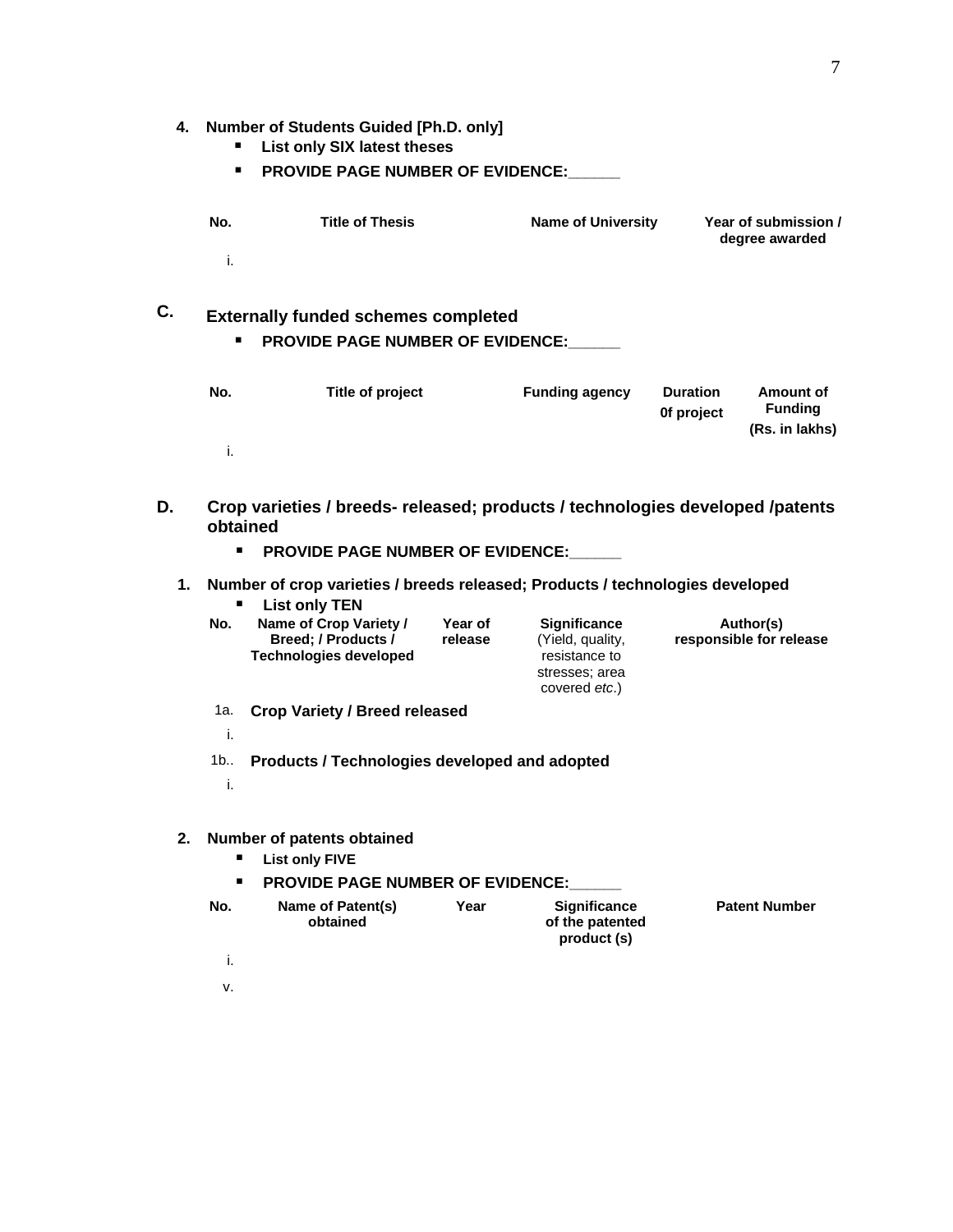| Other academic achievements                                         |  |  |
|---------------------------------------------------------------------|--|--|
| 1 Awards / medals / Fellowships received from reputed organizations |  |  |
| ■ PROVIDE PAGE NUMBER OF EVIDENCE:                                  |  |  |
|                                                                     |  |  |

| No. | Name of award / medal | Year in<br>which<br>received | Institution which presented the<br>award /purpose |
|-----|-----------------------|------------------------------|---------------------------------------------------|
|     | i. : Awards/Medals    |                              |                                                   |
|     |                       |                              |                                                   |
|     | ii Fellowships        |                              |                                                   |
|     |                       |                              |                                                   |

|  | 2. Positions held in Scientific Societies<br>• List in only TWO |  |
|--|-----------------------------------------------------------------|--|
|  | <b>PROVIDE PAGE NUMBER OF EVIDENCE:</b>                         |  |

| No. | Position | Name of Scientific Societies/ Academies | Period held |
|-----|----------|-----------------------------------------|-------------|
|     |          |                                         |             |

| 3. As organizing Secretary of Seminar / symposia/conference / Resource person of<br>Training program (National/International) |
|-------------------------------------------------------------------------------------------------------------------------------|
| ■ List in only FOUR                                                                                                           |

**PROVIDE PAGE NUMBER OF EVIDENCE:\_\_\_\_\_\_**

| ∶ No. | <b>Position</b> | Name of the Seminar/Symposia/Conference | <b>Duration</b> |
|-------|-----------------|-----------------------------------------|-----------------|
|       |                 |                                         |                 |

|     | <b>Chairman in Technical Sessions of National / International Seminars / Conferences /</b><br>Symposia) |                    |                           |
|-----|---------------------------------------------------------------------------------------------------------|--------------------|---------------------------|
|     | <b>List only FOUR</b>                                                                                   |                    |                           |
|     | <b>PROVIDE PAGE NUMBER OF EVIDENCE:</b><br>л.                                                           |                    |                           |
| No. | Name of the Seminar / Symposium /<br><b>∩ิ</b> ∩nf                                                      | Place and<br>dates | Name of technical session |
|     |                                                                                                         |                    |                           |

| 5. Number of Special Trainings attended |                                |                                         |                  |                            |  |  |
|-----------------------------------------|--------------------------------|-----------------------------------------|------------------|----------------------------|--|--|
|                                         | <b>List only TWO trainings</b> |                                         |                  |                            |  |  |
|                                         |                                | <b>PROVIDE PAGE NUMBER OF EVIDENCE:</b> |                  |                            |  |  |
|                                         |                                |                                         | Name of training | <b>Name of Institution</b> |  |  |
|                                         |                                |                                         |                  |                            |  |  |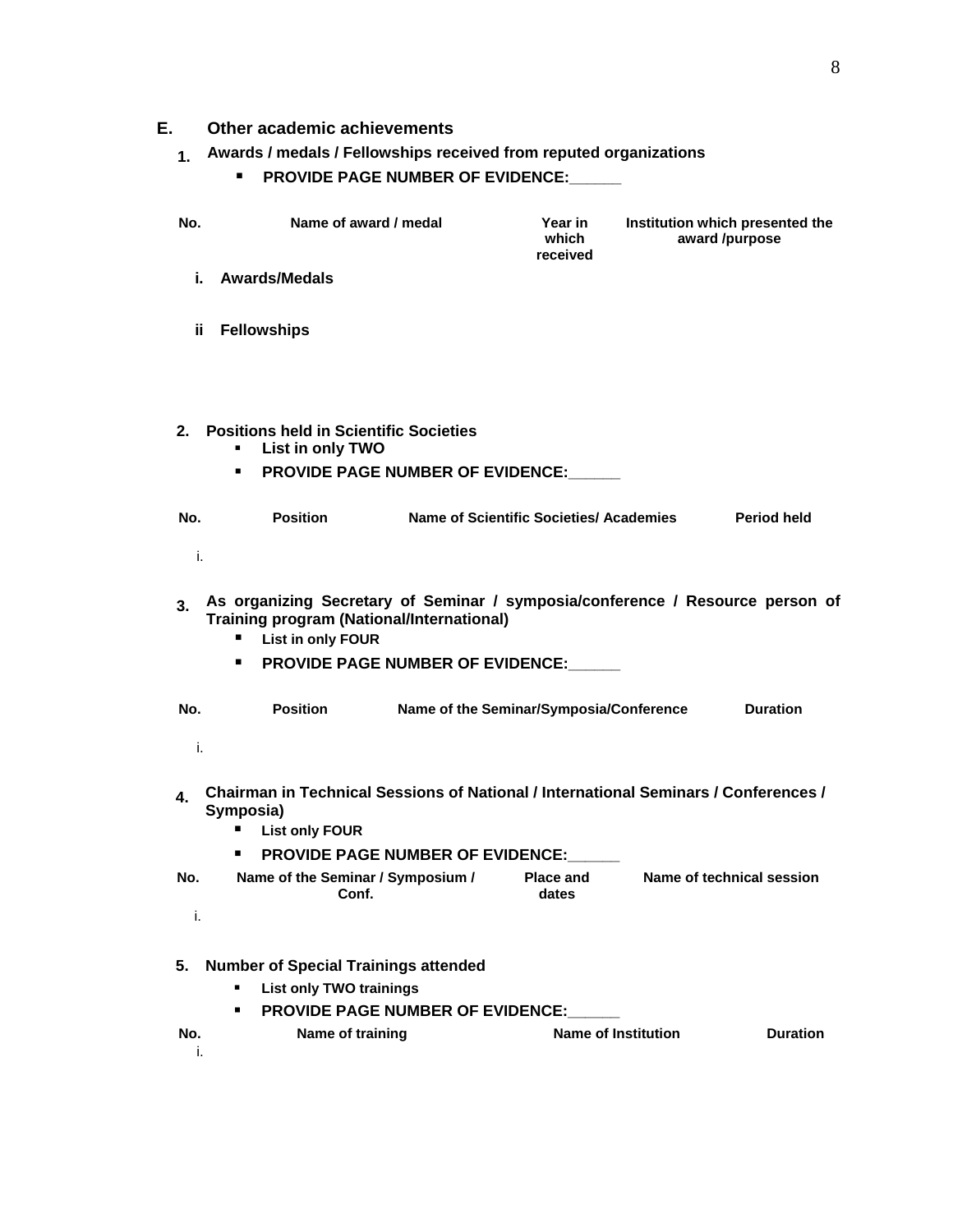|                                                           | 6. Number of PDF Trainings attended |  |                    |                     |  |
|-----------------------------------------------------------|-------------------------------------|--|--------------------|---------------------|--|
|                                                           |                                     |  | List only TWO      |                     |  |
| <b>PROVIDE PAGE NUMBER OF EVIDENCE:</b><br>$\blacksquare$ |                                     |  |                    |                     |  |
|                                                           |                                     |  | Title of PDF topic | Name of Institution |  |
|                                                           |                                     |  |                    |                     |  |

**7. Foreign countries visited as visiting Professor, Scientist / Trainer / Sabbatical assignments / Special discussion meeting / consultancy** *etc***. [other than attending Seminar /Conference etc] List only TWO PROVIDE PAGE NUMBER OF EVIDENCE: No. Name of country Purpose Duration** i.

| <b>Academic / Research Leadership</b> |  |
|---------------------------------------|--|
| ■ PROVIDE PAGE NUMBER OF EVIDENCE:    |  |

### **Declaration by the Applicant**

#### **I declare that**

- The particulars given above are true and correct to the best of my knowledge.
- No vigilance / disciplinary cases are pending against me.
- I am a Life Member of National Academy of Biological Sciences (Life Member No:\_\_\_\_\_\_\_\_ and completed SIX months of cooling period as on 1st December, 2021.
- **That I will abide by decisions of Technical Review Committee of NABS. Note:** If Life Membership Number is not available, indicate your receipt number

#### **Signature:**

**Date:**

### Check List [To be attached along with Application]

| NO. | Check for                                                                                                 | Tick<br>Mark |
|-----|-----------------------------------------------------------------------------------------------------------|--------------|
|     | Whether section name under which nomination is to be<br>considered-furnished?                             |              |
| 2.  | Whether Life Membership Number furnished?                                                                 |              |
| 3.  | Whether Registration & Processing Fee- (Rs.3000/-) paid<br>online and evidence attached with application? |              |